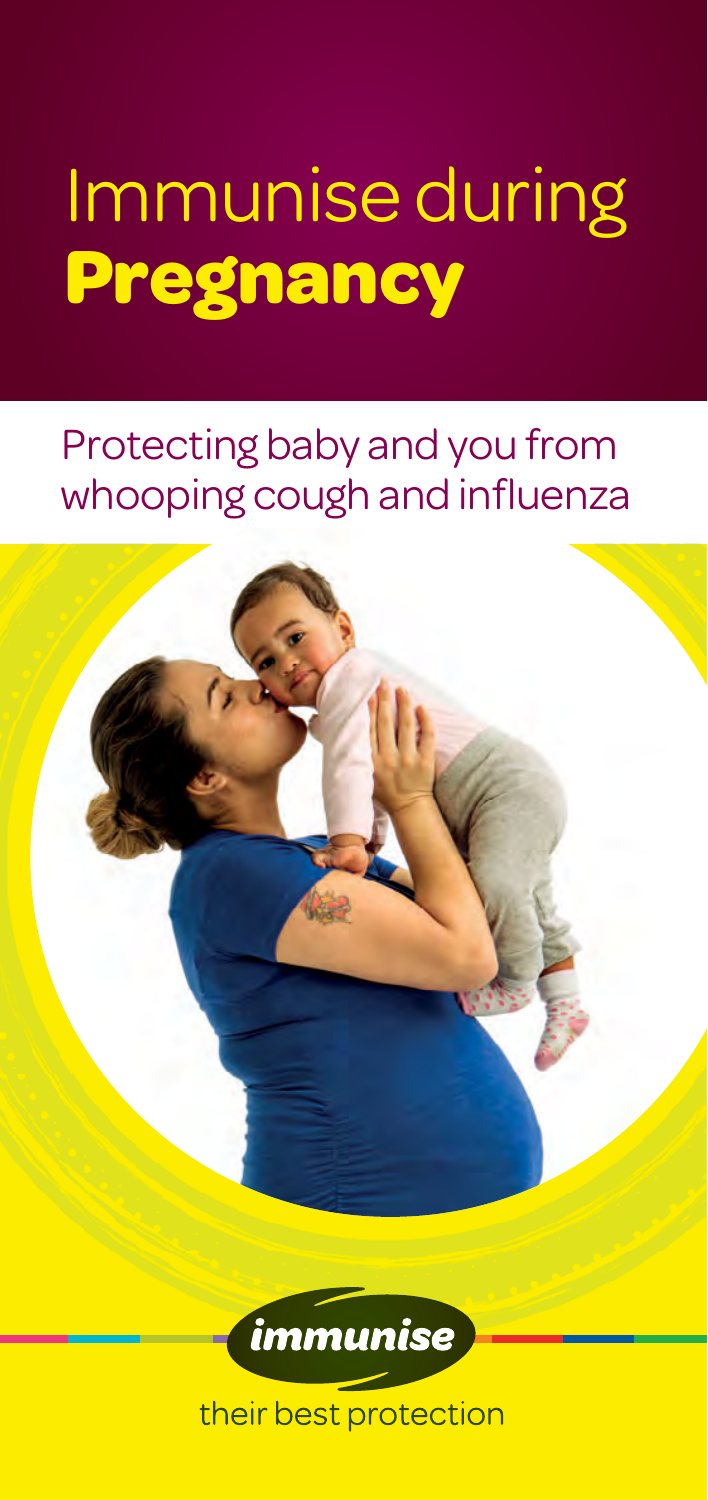**This leaflet is for pregnant women and their families. It explains the immunisations recommended to protect mum and baby against serious diseases s such as whooping cough h**  and influenza. **Free** immunisations

> against whooping cough and influenz

# **What is whooping cough?**

Whooping cough (pertussis) is a serious disease that is easily spread by coughing and sneezing.

Whooping cough immunisation is recommended in each pregnancy as protection can wear off over time

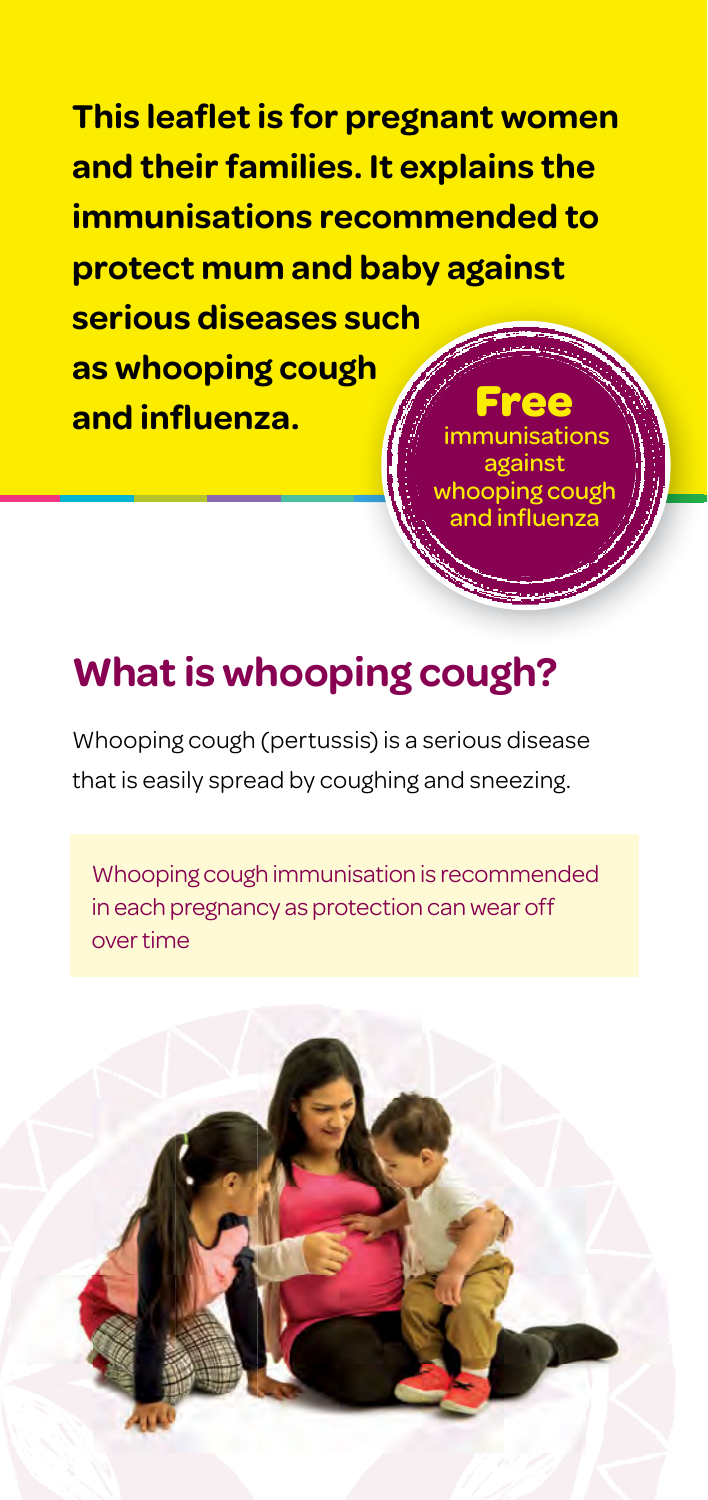# **How serious is it?**

Whooping cough can be very upsetting for you and your baby. It can cause severe coughing attacks and may lead to serious complications, like pneumonia and brain damage.



It starts just like a common cold – runny nose, sneezing, slight fever and a mild irritating cough. The coughing attacks get worse and can be followed by a gasping breath or a 'whoop', and sometimes vomiting. The cough can last for up to 3 months.



**Fact:** Over 800 babies caught whooping cough in the 2010–2013 outbreak in New Zealand. Of these, 75% needed hospital treatment. Two babies and one 3-year-old died.

# **Who is most at risk?**

Whooping cough is worse for babies under 1 year old. They are often unable to feed or breathe properly so become very ill and may need hospital treatment. In some cases, babies can die.

Babies who are not yet immunised are at greatest risk.

Remember baby's first immunisations at 6 weeks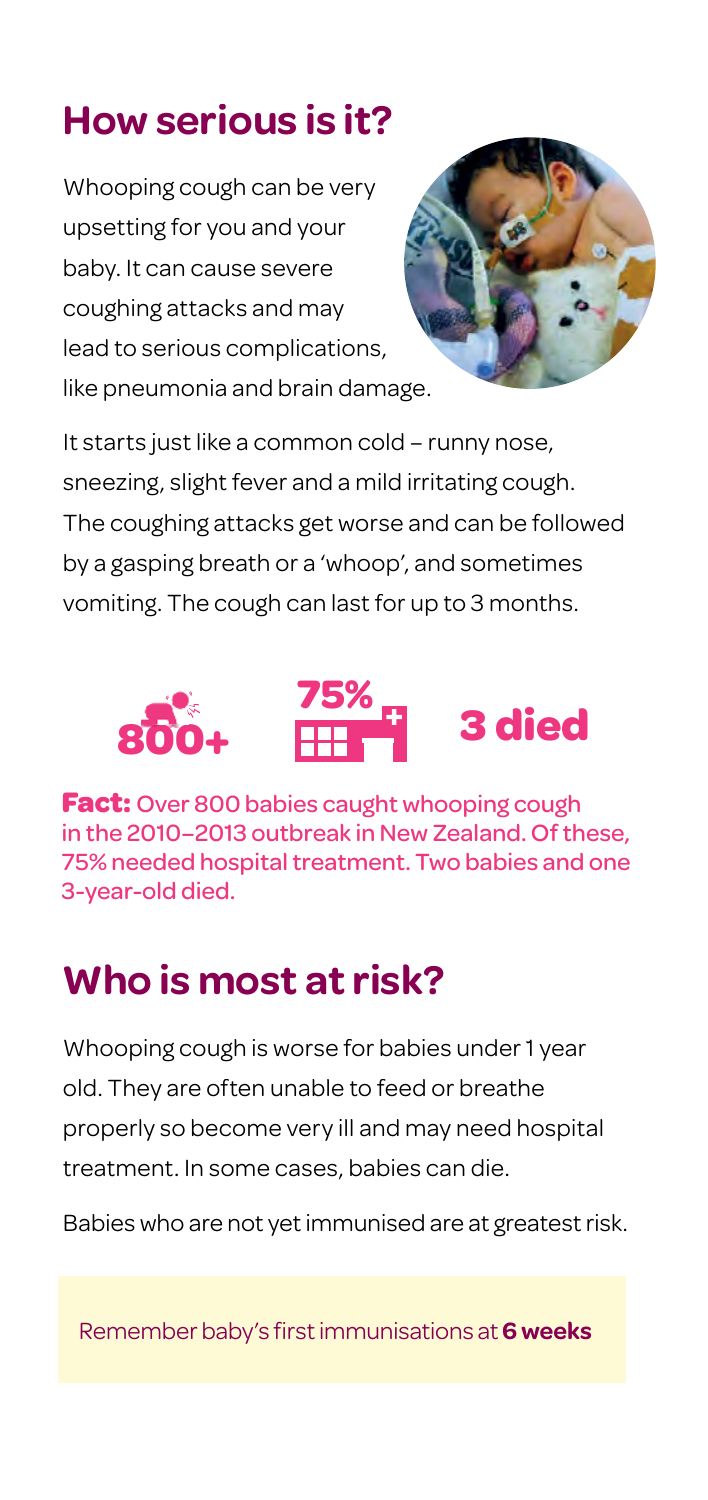# **What is influenza?**

#### **Influenza or 'the flu' is not a cold.** Symptoms

are usually much more severe, and include a cough, headache, fever or chills, body aches and pains,

fatigue and generally feeling miserable. g Influenza can pose a serious risk to your life and that of your unborn baby.

# **How serious is it?**

It's safe to receive both immunisations during pregnanc

Pregnant women and their unborn babies are most at risk of serious complications from influenza. It can lead to early birth, miscarriage, stillbirth, and lower birth weights.

# **P** x 400 **Fact:** Every year around 400 New Zealanders die from influenza.

Changes in the immune system, heart and lungs during pregnancy make pregnant women more at risk of serious influenza complications.

Pregnant women are nearly 5 times more likely to be hospitalised with influenza than women who are not pregnant.



**Fact:** In recent years, New Zealand pregnant women were five times more likely to be admitted to hospital for influenza-related complications than women who were not pregnant.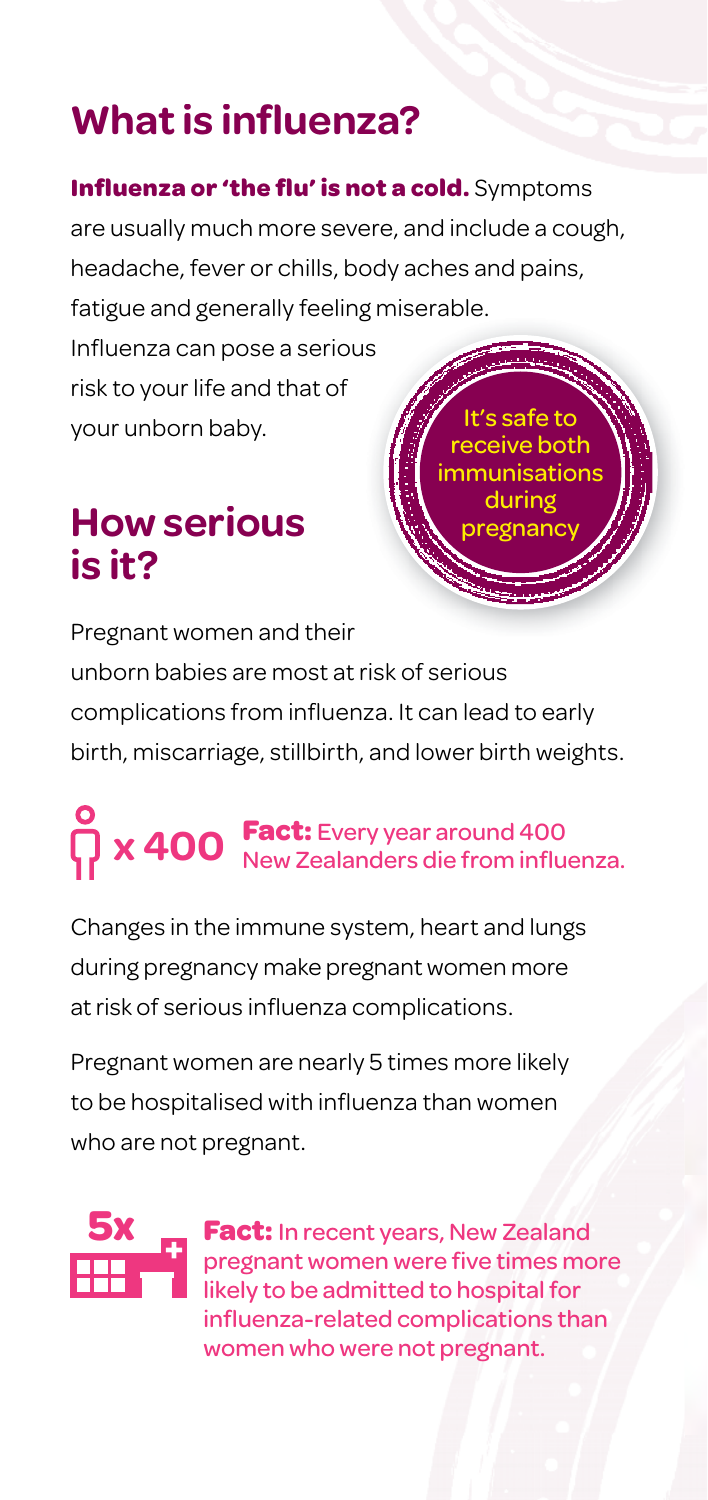## **How can I protect my baby and myself from these diseases?**

**Immunisation is the best way to protect your baby and yourself against whooping cough and infl uenza.**

### **Immunising against whooping cough** is

recommended during pregnancy so you can pass on your immunity to your baby before they are born. This helps to protect baby until they have their first immunisations at 6 weeks.

**Immunising against influenza** is recommended during pregnancy to protect you from serious illness that could affect your baby. The best time to get vaccinated is in autumn, before the winter peak of influenza

The vaccines are safe for use in pregnancy. The vaccine itself doesn't get passed on to your baby, but the antibodies you produce in response to the vaccine do.

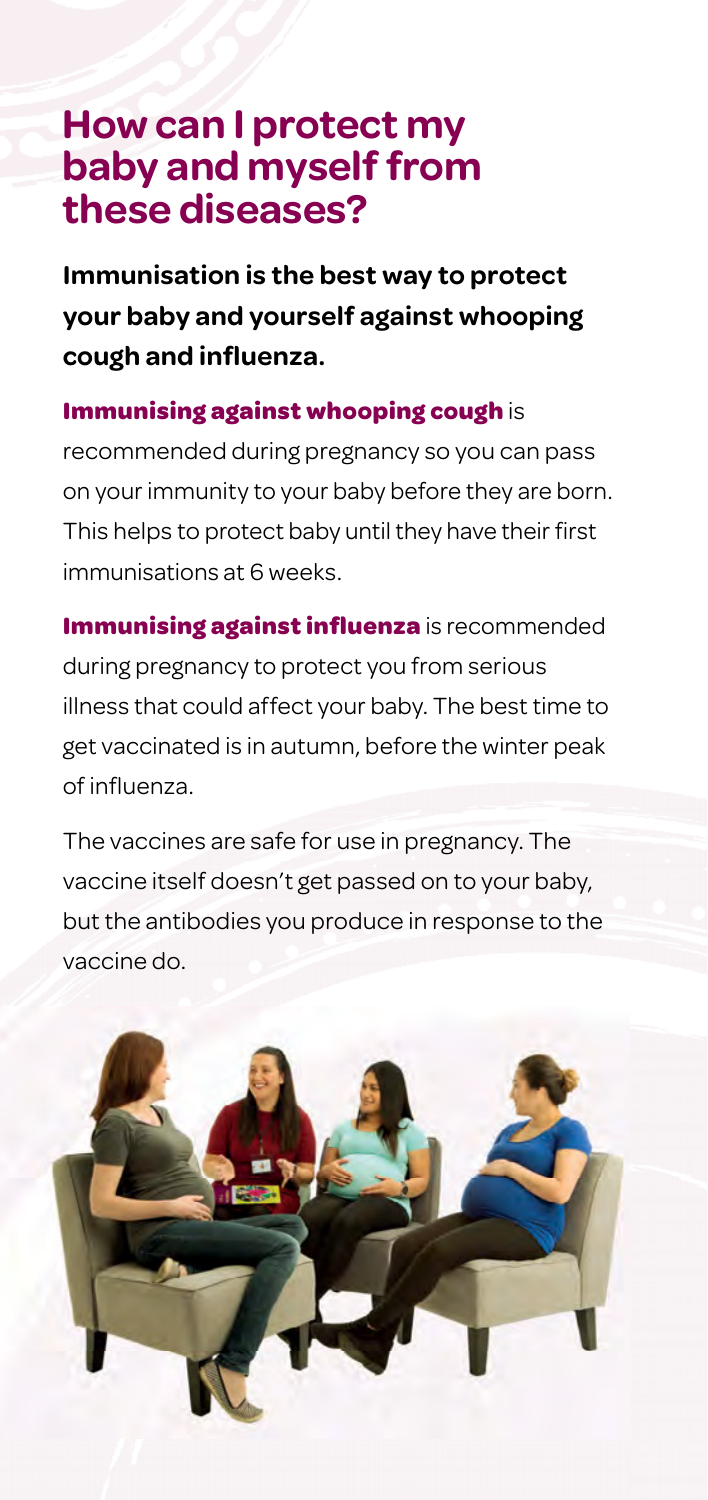# **How effective are the vaccines?**

**Immunising against whooping cough** during pregnancy is very effective at protecting babies before they can be immunised themselves.



**Fact:** Immunising against whooping cough during pregnancy protects about 90% of babies in their first few weeks of life.

Protection wears off over time. People can get whooping cough some years later, even if they've been immunised or have had it before. This is why **immunising against whooping cough is recommended during each pregnancy.**

**Immunisation against influenza** is effective in preventing most influenza A and B strains in healthy adults when there is a good match between vaccine and circulating influenza strains.

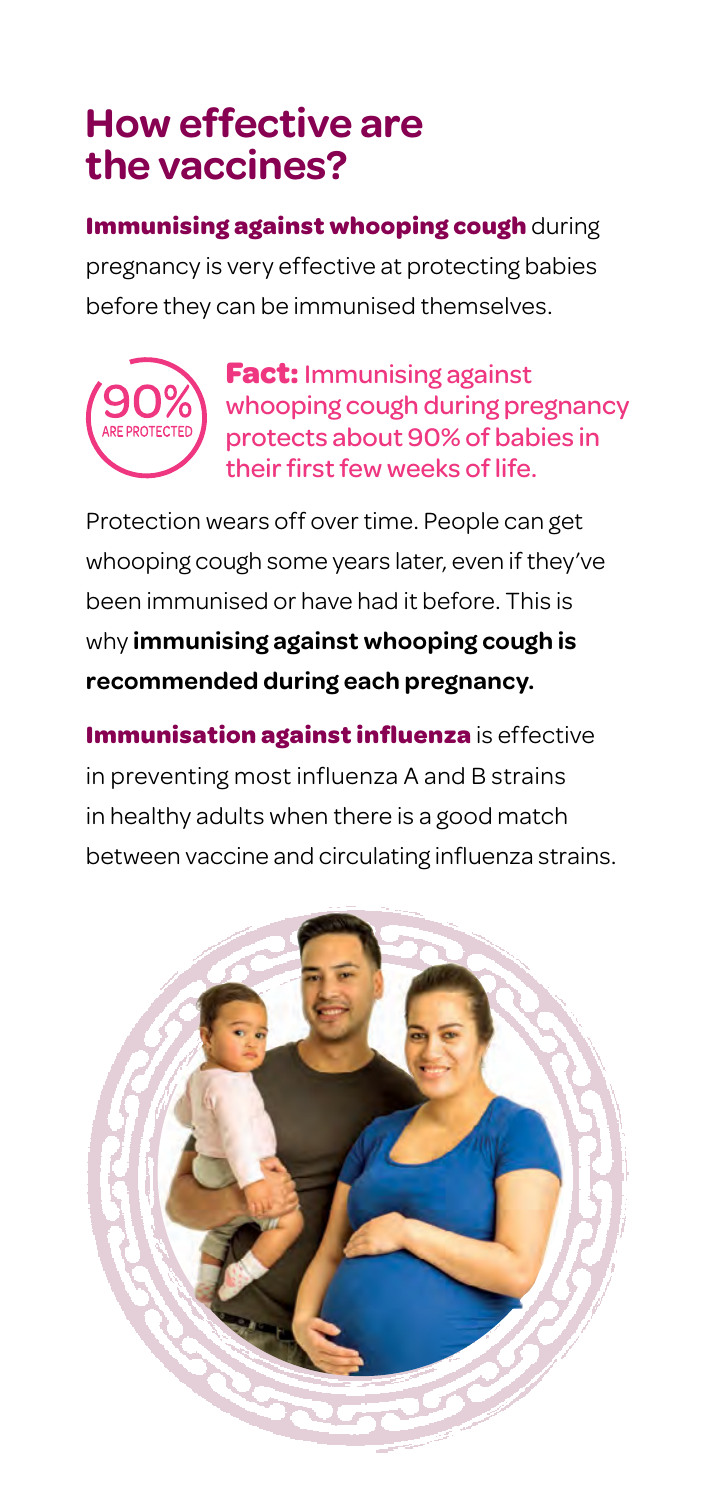# **After baby is born**

After your baby is born, get them immunised at the recommended times to protect against whooping cough and several other serious diseases.



Delaying immunisation puts your baby at greater risk of catching preventable diseases when they're most vulnerable to severe illness.

While not routinely recommended for all babies, influenza immunisation is available for purchase for babies from age 6 months onwards. It's free for babies and children with a history of significant respiratory illness and some other serious health conditions. Talk to your doctor if you think this might apply to your child.

## **Other ways to protect your baby**

- Adults in close contact with babies are recommended to be immunised against whooping cough.
- Keep babies away from anyone with a cough, even if they and baby are fully immunised.
- Enrol your baby at a general practice as soon as they're born to make sure they get the care they need on time.